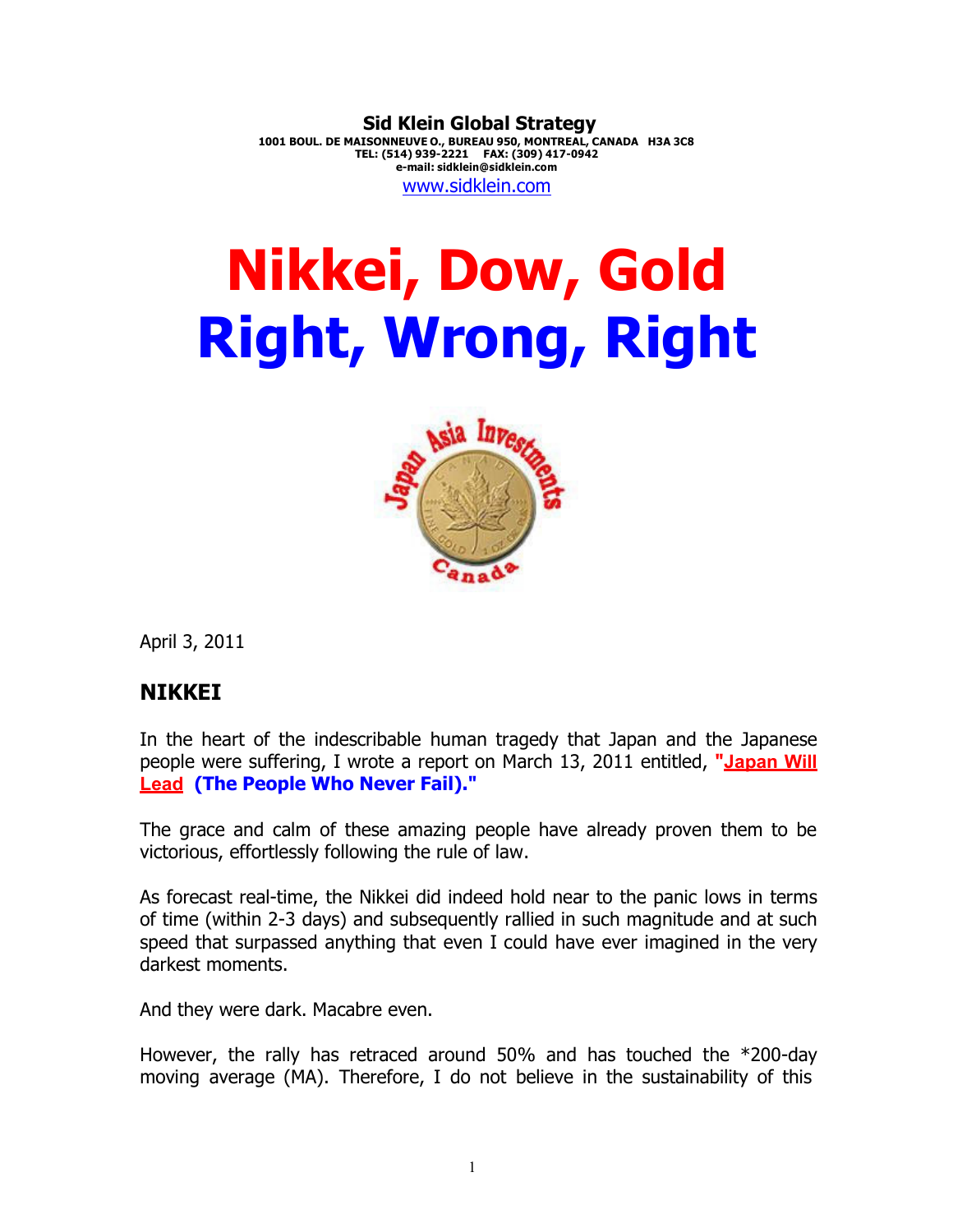rally, before testing the lows against a backdrop of bad news rearing its ugly head again.

In anticipation of these ups and downs, while allowing for uncertainty as regards magnitude, my position was and remains a diagonal call spread that benefits from such price action that is described above.



\*The **1-year daily Nikkei chart** follows immediately below.

Further Nikkei commentary is contained in the Yen section below.

## **YEN**

The forecasted Yen reversal (**Yen Monetization: The Fair Fight?**) has been as dramatic as it has been swift. As the linked article above explained, the Japanese currency would benefit from absolutely essential money creation, to deal with unacceptable and otherwise disastrous effects caused by untenable deficits.

This, I have argued since the summer, will lead to a reversal in the stock market and, in fact very sharply, AT LEAST in terms of global outperformance!

During the 4th-quarter, I plainly stated that it was time to take massive profits in the Yen and I adjusted our asset allocation model accordingly.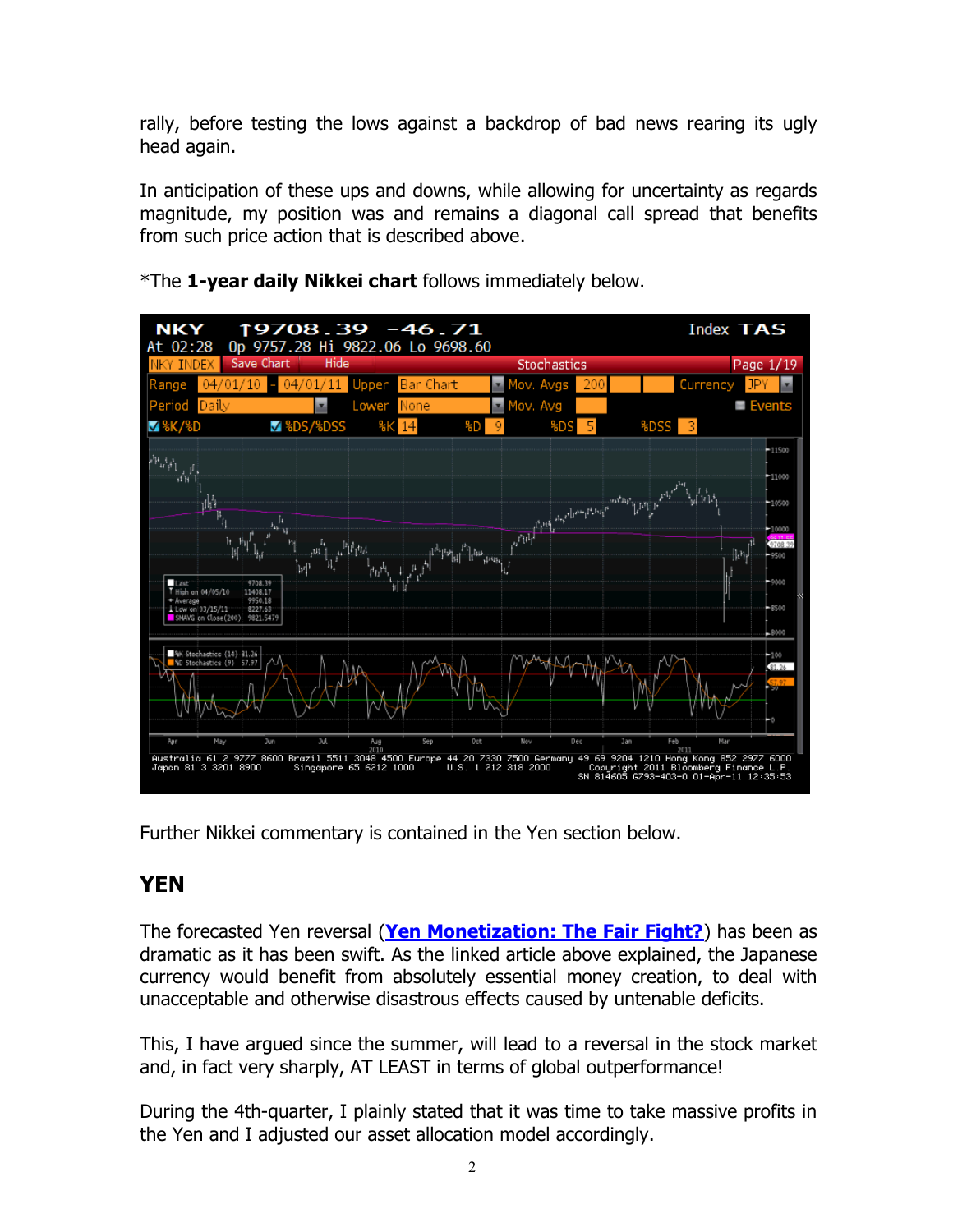Now, the inverse relationship between the Yen and the Japanese stock market has been made evident by this month's activity in the two markets. Of course, while it would have happened anyway, the media will only report on relationships to the recent tragic tsunami....for now, anyway.

The **1-year daily Yen chart** clearly reflects its dramatic reversal, replete with a final flush-out and subsequent breakout over the reverse shoulder-head-shoulder pattern.